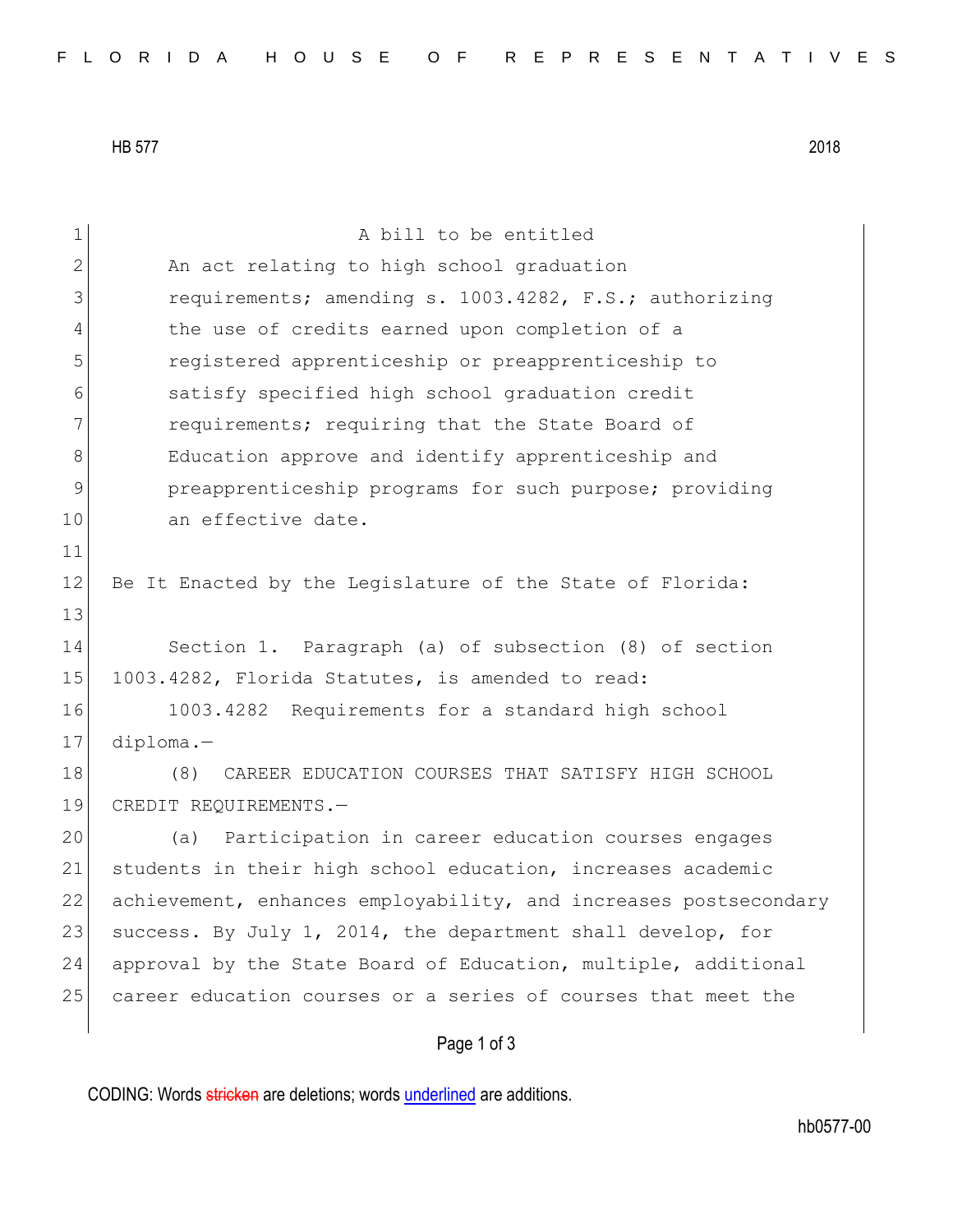HB 577 2018

26 requirements set forth in s.  $1003.493(2)$ ,  $(4)$ , and  $(5)$  and this 27 subsection and allow students to earn credit in both the career 28 education course and courses required for high school graduation 29 under this section and s. 1003.4281.

30 1. The state board must determine if sufficient academic 31 standards are covered to warrant the award of academic credit.

32 2. Career education courses must include workforce and digital literacy skills and the integration of required course content with practical applications and designated rigorous coursework that results in one or more industry certifications or clearly articulated credit or advanced standing in a 2-year or 4-year certificate or degree program, which may include high 38 school junior and senior year work-related internships or apprenticeships. The department shall negotiate state licenses for material and testing for industry certifications. The instructional methodology used in these courses must be comprised of authentic projects, problems, and activities for 43 contextually learning the academics.

 3. A student who earns credit upon completion of an apprenticeship or preapprenticeship program registered with the Department of Education under chapter 446 may use such credit to satisfy the high school graduation credit requirements in 48 paragraph (3)(e) or paragraph (3)(g). The state board shall approve and identify in the Course Code Directory the apprenticeship and preapprenticeship programs from which earned

## Page 2 of 3

CODING: Words stricken are deletions; words underlined are additions.